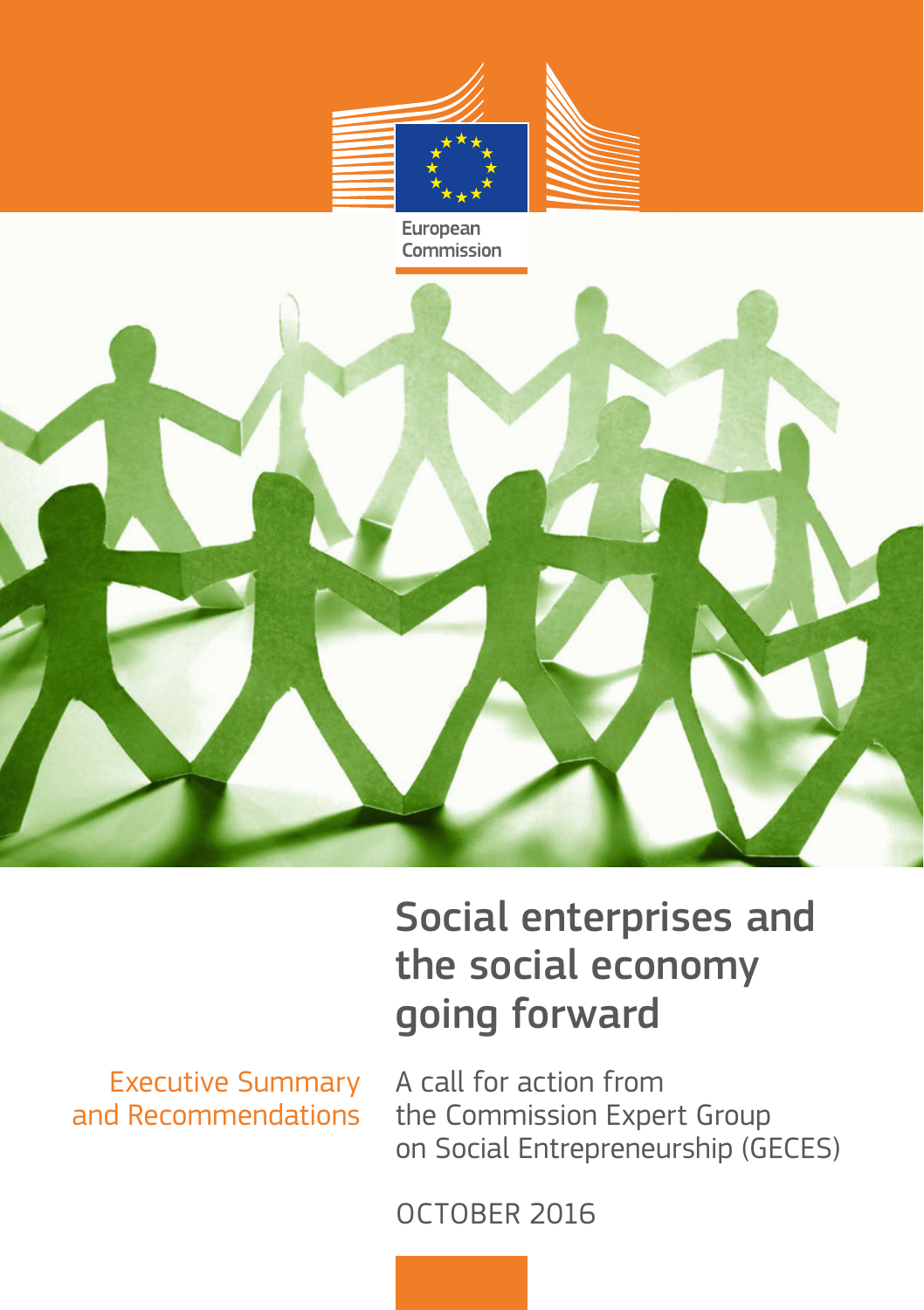For further information on the GECES, please contact: European Commission Directorate-General for Internal Market, Industry, Entrepreneurship and SMEs Unit F.2: GROW-SOCIAL-ENTERPRISE@EC.EUROPA.EU GECES website: http://ec.europa.eu/growth/sectors/social-economy/enterprises/expert-groups\_en



Freephone number (\*) :

### 00 800 6 7 8 9 10 11

(\*) The information given is free, as are most calls (trough some operators, phone boxes or hotels may charge you).

#### LEGAL NOTICE

This document has been prepared for the European Commission. However, it reflects the views only of the authors, and the European Commission cannot be held responsible for any use which may be made of the information contained therein.

Neither the European Commission nor any person acting on behalf of the European Commission is responsible for the use which might be made of the following information. This report does not engage the responsibility of the Financial Institutions mentioned therein.

© European Union, 2016 Reproduction is authorised provided the source is acknowledged Printed in Belgium, 2016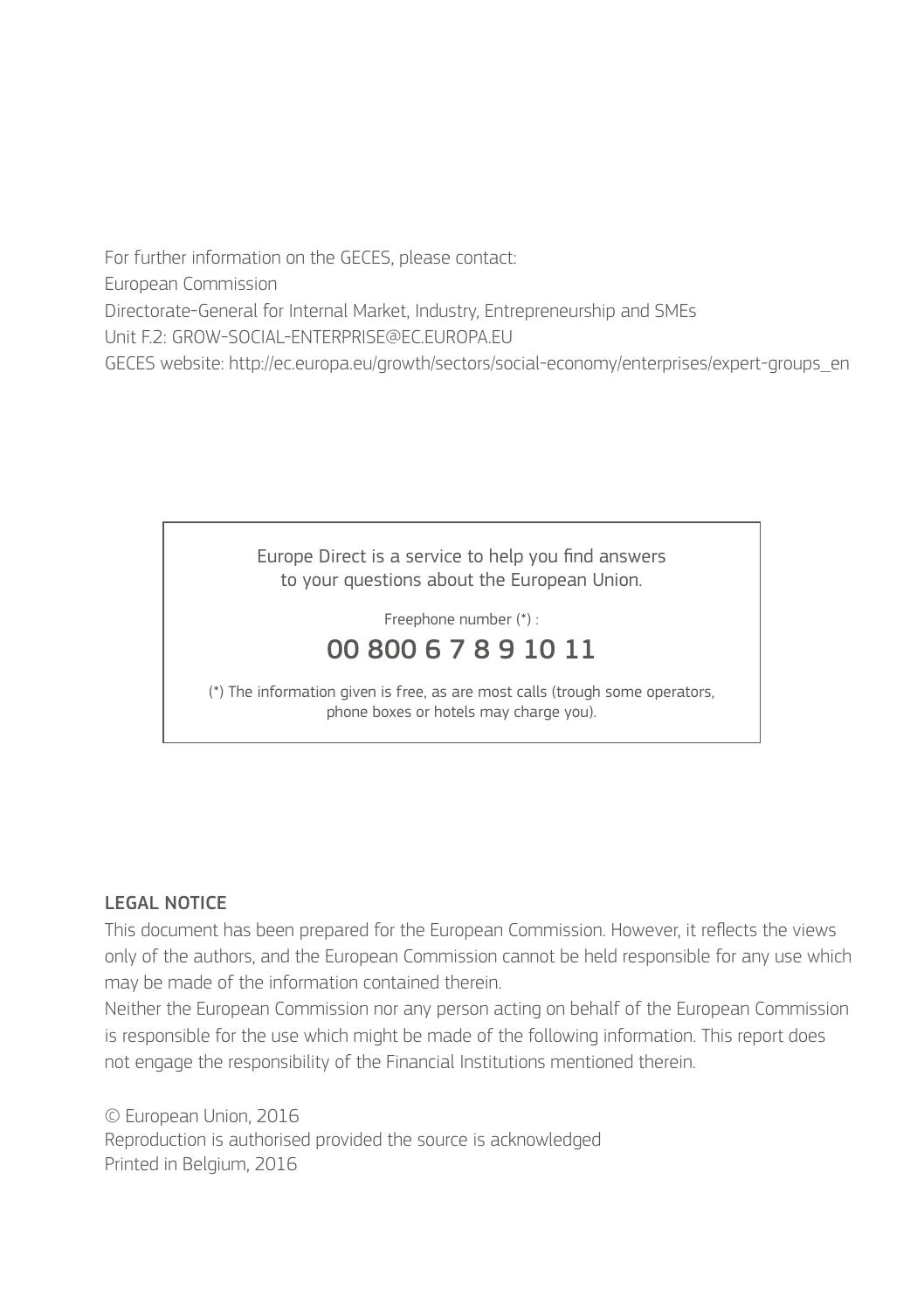

# EXECUTIVE SUMMARY

The **social economy and social enterprises** represent a fundamentally new way of doing business and, as such, they have the potential to profoundly transform the socio-economic landscape. New trends in recent years have se he social economy and social enterprises represent a fundamentally new way of doing business and, as such, they have the potential to profoundly transform the socio-economic landscape. New trends in recent years have seen the emergence of of social enterprise in Europe. The social economy and social enterprises are playing an increasingly prominent role, which has been largely due to their ability to address some of the major challenges currently facing Europe, in particular the need to foster sustainable and socially-inclusive economic growth and create jobs. At the same time they address more targeted objectives, such as the refugee crisis, environmental degradation and the need to promote greater gender equality.

This report of the Commission Expert Group on Social Entrepreneurship (GECES) represents a **call for action** issued to the European Commission, Member States and social enterprises organisations.

It arques for a European Action Plan for the Social Economy and Social Enterprises, which would provide new impetus to promote an **enabling environment** for social enterprises and the social economy to flourish, building on their core values such as democratic governance, social impact, innovation, profit reinvestment or the central place given to the human in the economy. Thus enabled, social enterprises and the social economy will have an even greater impact in **addressing the challenges** highlighted above and help to create a more socially equitable society in Europe.

In accordance with the mandate given to GECES, the recommendations mainly focus on social enterprises. However in many cases, recommendations are relevant to social economy organisations more broadly.

The report proposes a series of key recommendations for policy-makers to support the development of social enterprises and the social economy as a driver of inclusive and impactful economic growth. The report is structured according to four key thematic areas.

The first of these areas examines ways to effectively increase the visibility and recognition of social enterprises, and to promote a better understanding of what social enterprise means. Three recommendations are put forward in this regard. The first calls on the European Commission, Member States and social enterprise organisations to gather stronger evidence on the added value of social enterprises and to better communicate it, with actions encompassing

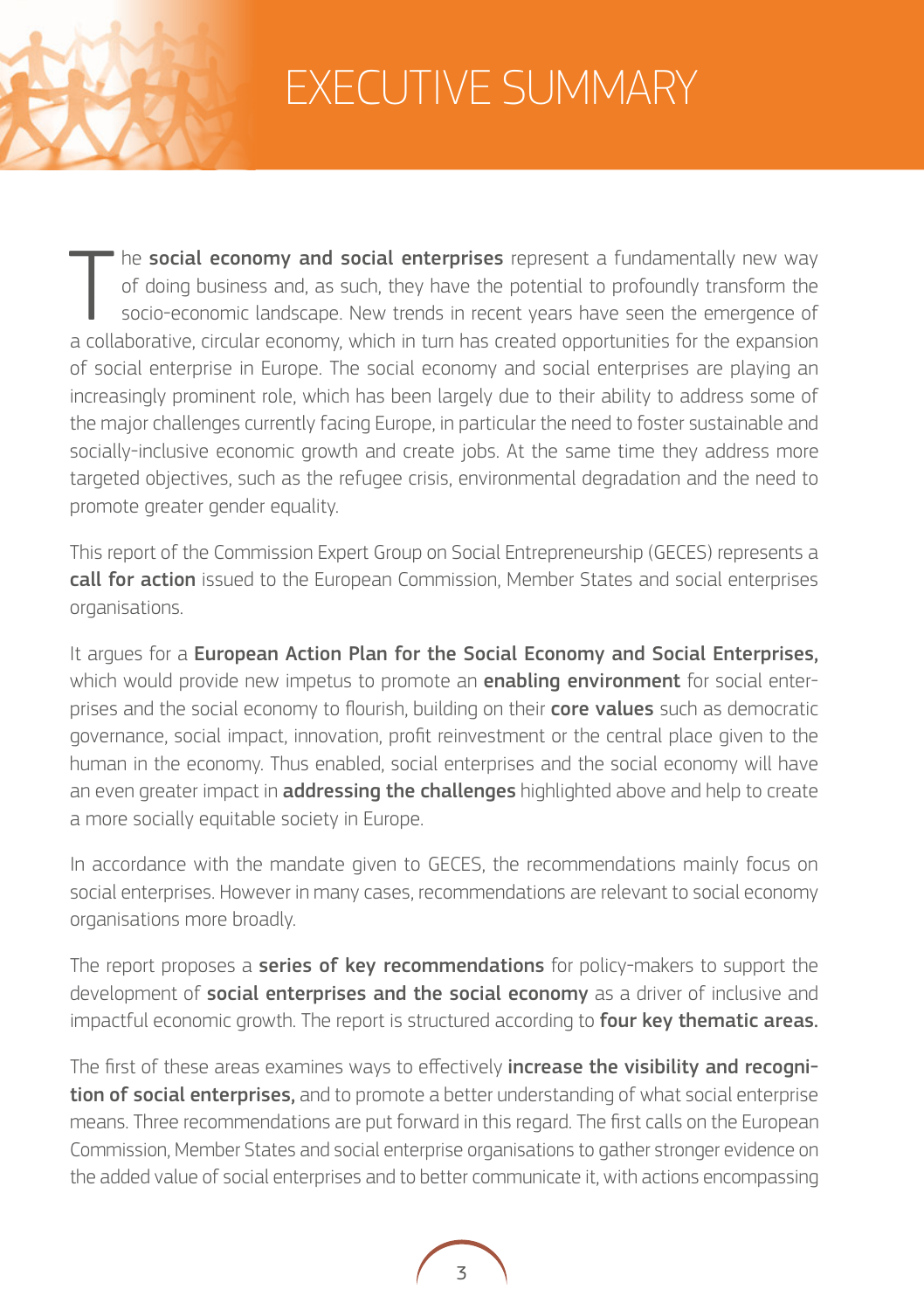

data collection, the co-creation of an EU-wide communication strategy, the sharing of social impact management know-how and tools, and the building of better capacity to report on the social value generated by social enterprises. Secondly, to nurture a more assertive and coordinated social enterprise community, the report recommends forging diverse and inclusive representative networks that make it possible to take advantage of synergies, while promoting mutual learning. These networks could represent social enterprises at EU level and promote a culture of co-creation when it comes to policy targeting the social economy and social enterprises. Finally, to support a stronger place for social enterprise in public policy and actions at all levels, the Commission, along with the Member States and their local and regional authorities, should mainstream the social economy and social enterprises in all relevant policies, programmes and practices. Targeted actions towards this goal involve including social enterprises as eligible entities in all relevant European funding programmes, promoting the participation of the social economy and social enterprises in relevant European mobility schemes, and promoting mutual learning and capacity building between regional and local authorities so as to develop integrated support strategies.

The second thematic area in the report deals with the **development of a European eco**nomic environment that enables the social economy and social enterprises to access finance. Recommendations in this area address the capacity building needs, financing needs and infrastructure needs of social enterprises. Specifically, it is recommended that increased resources be provided to training programmes, incubators and intermediaries that provide tailored capacity building support, helping social enterprises to build their managerial skills and achieve financial sustainability. Some concrete measures to unlock more funding that is better suited to social enterprises include awareness building among the broader funding community about how to finance social enterprises, building capacity within the 'impact community', enhancing the suitability of social investment, alleviating regulatory hurdles and the mapping of existing tax incentives associated with investment in social enterprise in order to disseminate best practice. Public funding should continue to be directed at social enterprises and also be used to mobilise private capital, through investment in and de-risking of social enterprise funding, as well as by putting proper governance structures in place.

To facilitate the development of an ecosystem within which social enterprises can thrive, a number of key recommendations have been made with respect to the legal environment and the provision of legal and regulatory frameworks to encourage the creation and development of the social economy and social enterprises. Here, it is recommended that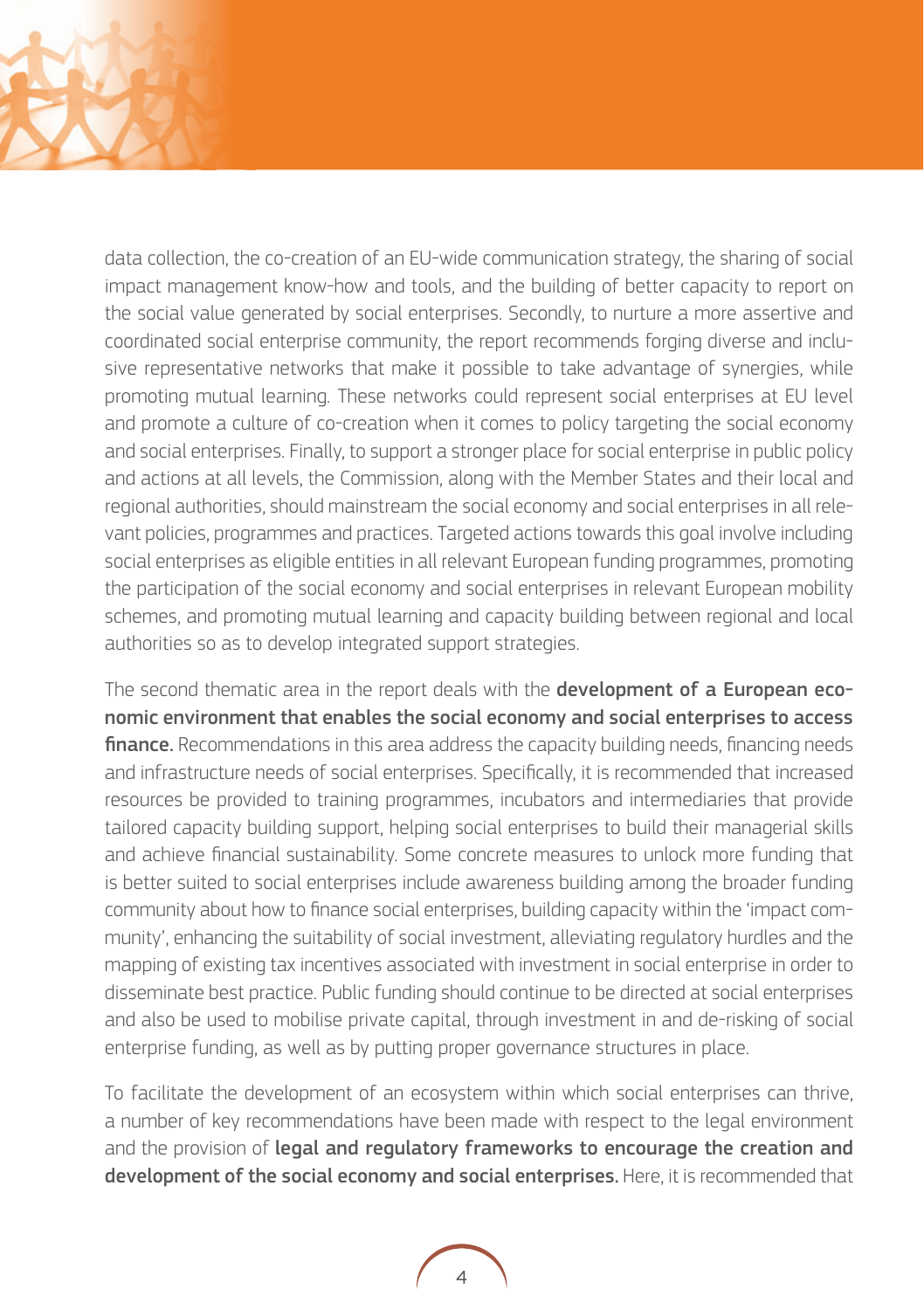the Commission propose a soft legal measure to help Member States design an adequate framework to support the social economy and social enterprises. Furthermore, cross-border operations should be stimulated for mutual organisations and cooperatives, to enable them to use the full potential of the Internal Market to expand their activities. Public buyers should also make the best use of the new public procurement rules and incorporate social considerations into their tendering procedures. The report's final recommendation for improving the legal environment calls for policy-makers to increase awareness of state aid rules and their impact on social enterprises providing services of general economic interest.

The final section in the report deals with measures to **help the social economy and social** enterprises reach their potential as key drivers of equitable and socially-inclusive **economic growth.** The aim here is to increase EU support for social enterprises within the context of international development, with a view to achieving the post-2015 Sustainable Development Goals. With these objectives in mind, the Commission/EEAS should contribute, through the next cycle of its international development programmes, to a significant increase in open source intelligence about the social economy and social enterprises. Moreover, the Commission should take a leading role in encouraging global cooperation in social enterprise support by acting as a market convener and by fostering knowledge exchange. Furthermore, having identified overlaps and gaps in funding, the European Union and the EEAS should mainstream tailored support in all its existing and future policies and initiatives promoting social and economic development, in order to build supportive ecosystems for social enterprises.

These recommendations are targeted at the European Commission, EU Member States (including their local and regional authorities) and third party countries, as well as the social enterprise community. They provide clear quidance on how to increase the visibility of social enterprises and provide them with access to the finance they need to flourish, while at the same time creating an enabling environment in which the social economy and social enterprises can move forward, building on EU best practices and the accumulated experience of Member State representatives and social entrepreneurs. By adopting this comprehensive approach, the report aims to create the conditions needed to allow the social economy and social enterprises reach their full potential as an engine of inclusive economic growth and truly impactful social development in Europe and worldwide.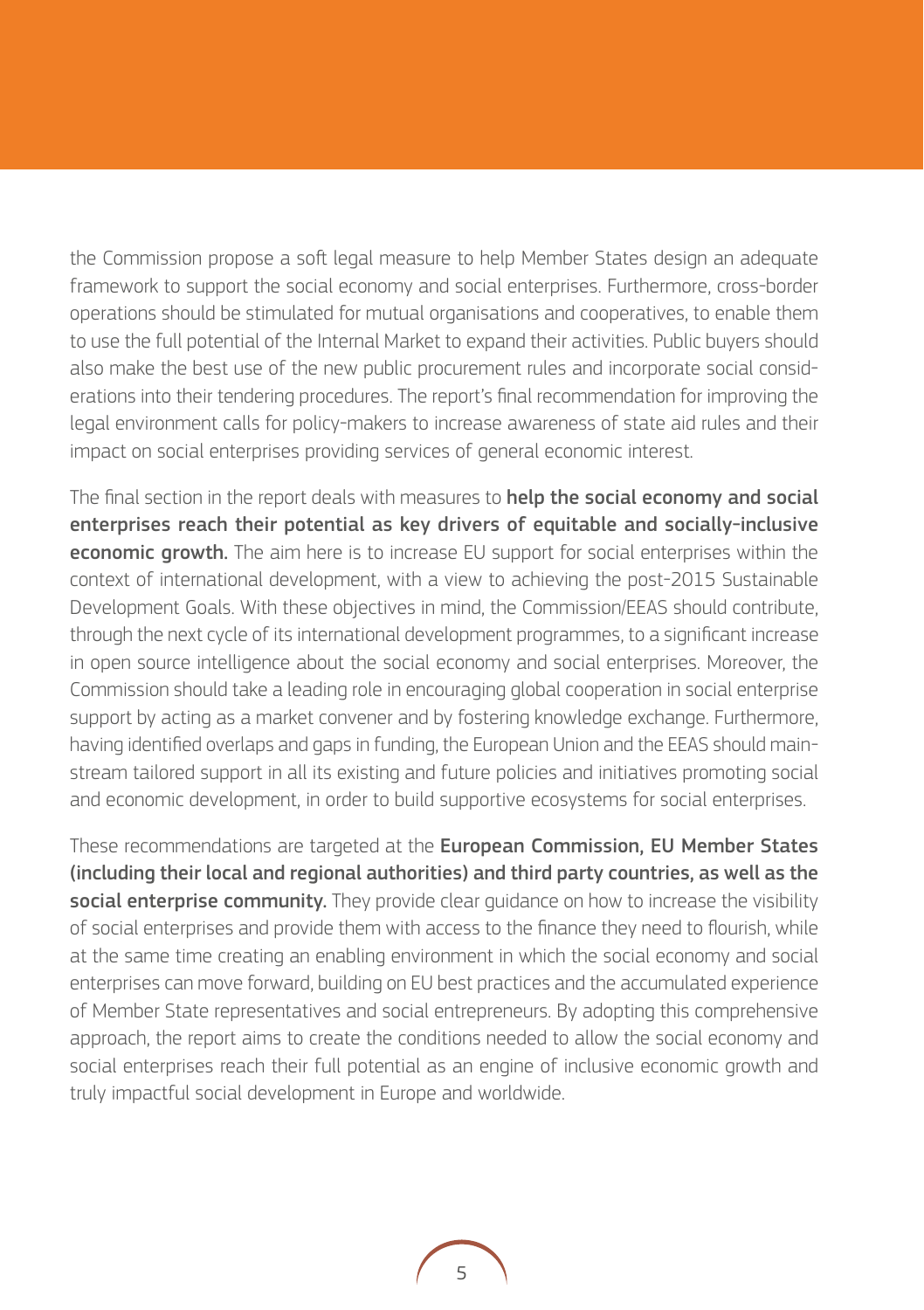# RECOMMENDATIONS

T he GECES General Report makes 13 recommendations for concrete actions to tackle the issues currently preventing social enterprises from working to their full potential. These recommendations are presented below.

## Towards increased visibility, recognition and identity

Recommendation 1: The European Commission, the Member States and social enterprise organisations shall gather stronger evidence on social enterprises' added value and communicate it better. Actions should encompass:

- Collecting systematic data and prioritising research on the economic and social importance, including the employment potential, as well as the dynamics of social enterprises (Member States, Commission);
- Co-creating an EU-wide communication strategy (Commission together with the Member States and social enterprise organisations);
- Sharing of know-how and tools on social added value, including tools on social impact management (Commission, the Member States, social enterprise organisations);
- Building better capacity to report on the social value generated (social enterprise organisations).

**Recommendation 2:** The European Commission, the Member States, regional and local authorities, and social enterprise organisations should nurture a more assertive and coordinated social enterprise community. Actions should encompass:

- Forging legitimate, diverse and inclusive representative networks that enable synergies, mutual learning and coordination (social enterprise organisations);
- Supporting the representation of the social enterprise community at the EU level (Commission together with social enterprise organisations and the Member States);
- Promoting a culture of policy co-creation with social enterprises and their representative organisations (Member States).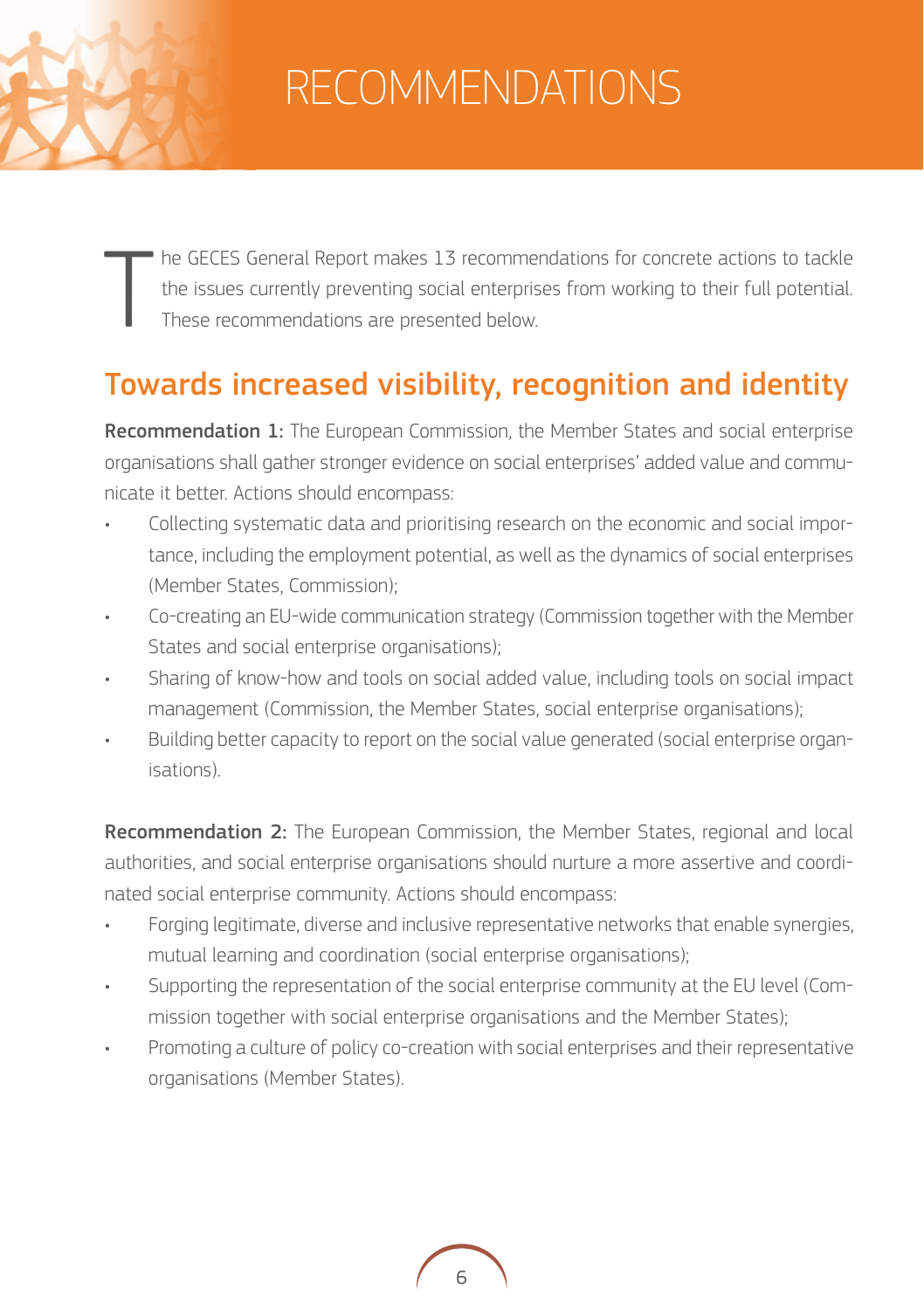Recommendation 3: The European Commission and Member States, as well as their local and regional authorities, should mainstream the social enterprise dimension in relevant policies, programmes and practices. They should consult with and engage social enterprises as much as possible in the creation of new policies and actions. Social enterprise organisations should actively promote and use these opportunities. Actions should encompass:

- Including social enterprises as eligible entities in all relevant European funding programmes and adding social enterprise dimensions in the implementation and follow up of EU-wide policy initiatives (European Commission);
- Promoting the participation of social enterprises in relevant European mobility schemes (European Commission);
- Promoting mutual learning and capacity building between regional/local authorities so as to develop integrated strategies supporting social enterprises (European Commission and Member States);
- Applying social criteria to public procurement processes (European Commission);
- Including social enterprise related topics in curricula from primary to university level and promoting career opportunities in social enterprises by public employment services and career guidance services (Member States and local and regional authorities);
- Promoting mutual knowledge sharing and business relations between traditional business and social enterprises (European Commission, Member States, social enterprises).

### Improving access to funding

Recommendation 4: The European Commission and Member States should provide increased resources to training programmes, incubators and intermediaries that provide tailored capacity building support to social enterprises, required to build their managerial skills and to encourage their financial sustainability. Actions should encompass:

• Strengthening European-wide support for networks/platforms that connect individuals (including consultants and pro-bono experts) with social enterprises needing capacity building, and awards schemes for social enterprises (Commission);

7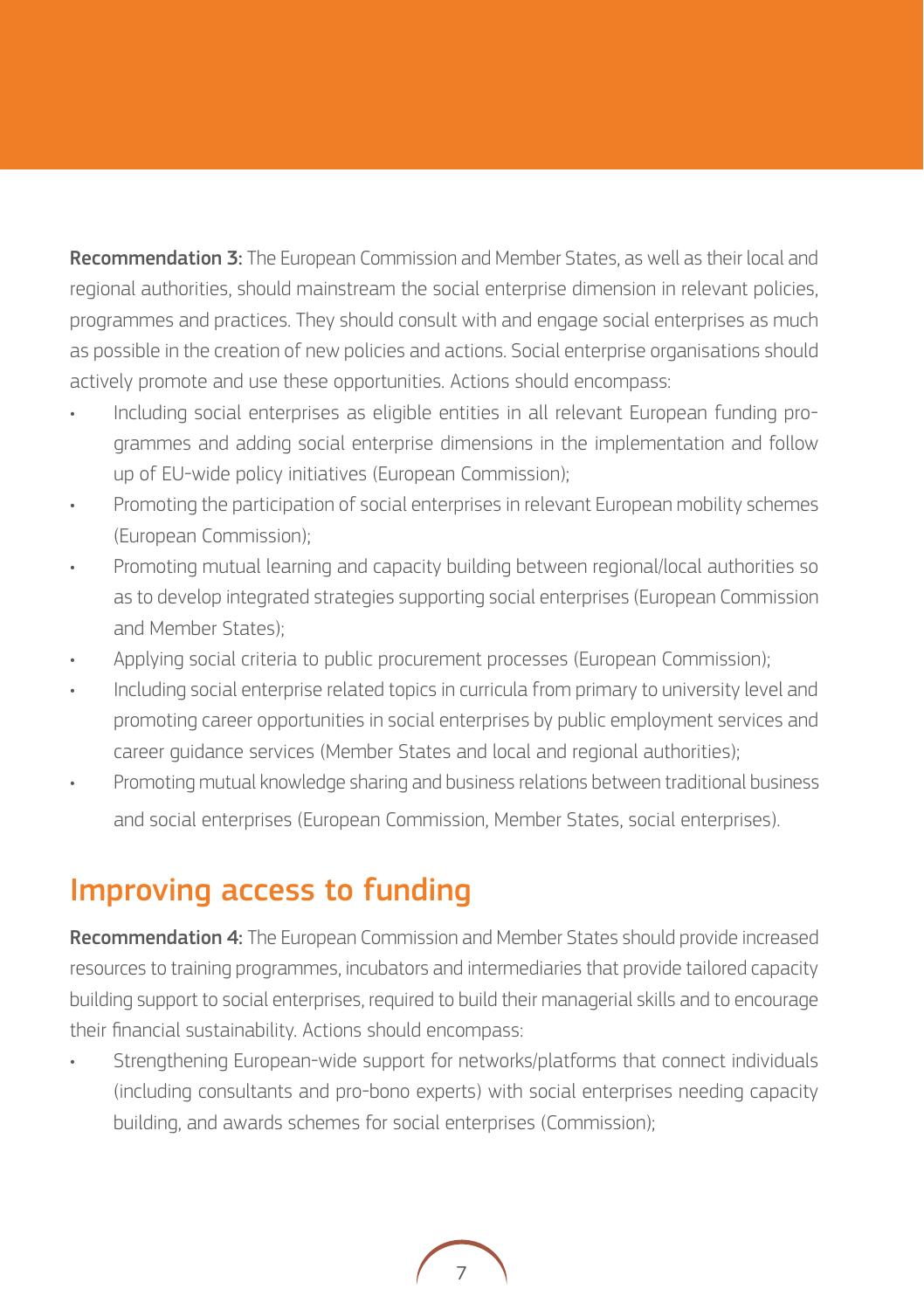- Setting up a pan-European investment and capacity building funding programme to help social enterprises reach investment readiness by financing capacity building support from selected service providers (Commission);
- Financing specialised social enterprise incubators/accelerators and intermediaries that offer training and capacity building to social enterprises (Member States);
- Using ESIF to fund capacity building activities at MS level (Member States).

Recommendation 5: The European Commission, the Member States and organisations from the social enterprise funding community should implement concrete measures to unlock and attract more funding that is better suited to social enterprises. Actions should encompass:

- Promotion, training, guidance and awareness building among the broader funding community (private and public) about how to finance social enterprises (organisations from the social enterprise funding community to collect best practices and Commission to disseminate);
- Building capacity within the "impact community" that understands and actively finances social enterprises, to enable social economy-based financial intermediaries to meet the needs of social enterprises;
- Enhancing the suitability criteria of investment in social enterprise, thereby increasing the flow of funds into social enterprise (Commission and Member States);
- Removing or alleviating regulatory hurdles faced by private funders of social enterprise and social enterprises themselves (Commission);
- Mapping existing, diverse tax incentives associated with the funding of social enterprise, to disseminate best practice (Commission and Member States).

Recommendation 6: The European Commission and the Member States should continue to direct public funding to social enterprise and to use public funding to mobilise private capital, through investment in and de-risking of social enterprise funders, as well as by putting proper governance structures in place. Actions should encompass:

- Enabling public financial instruments (e.g. EaSI, EFSI, InnovFin under Horizon 2020, COSME and other instruments under development) to enhance funding volumes and raise the quality of social enterprise funding (Commission) and to invest in social enterprise and specialised intermediaries (Member States);
- Programming the European Structural and Investment Funds (ESIF) to improve service provision and investment in high-quality social infrastructure. ESIF should have a transformative role and should be used to complement – not replace – Member States' national budgets (Commission and Member States);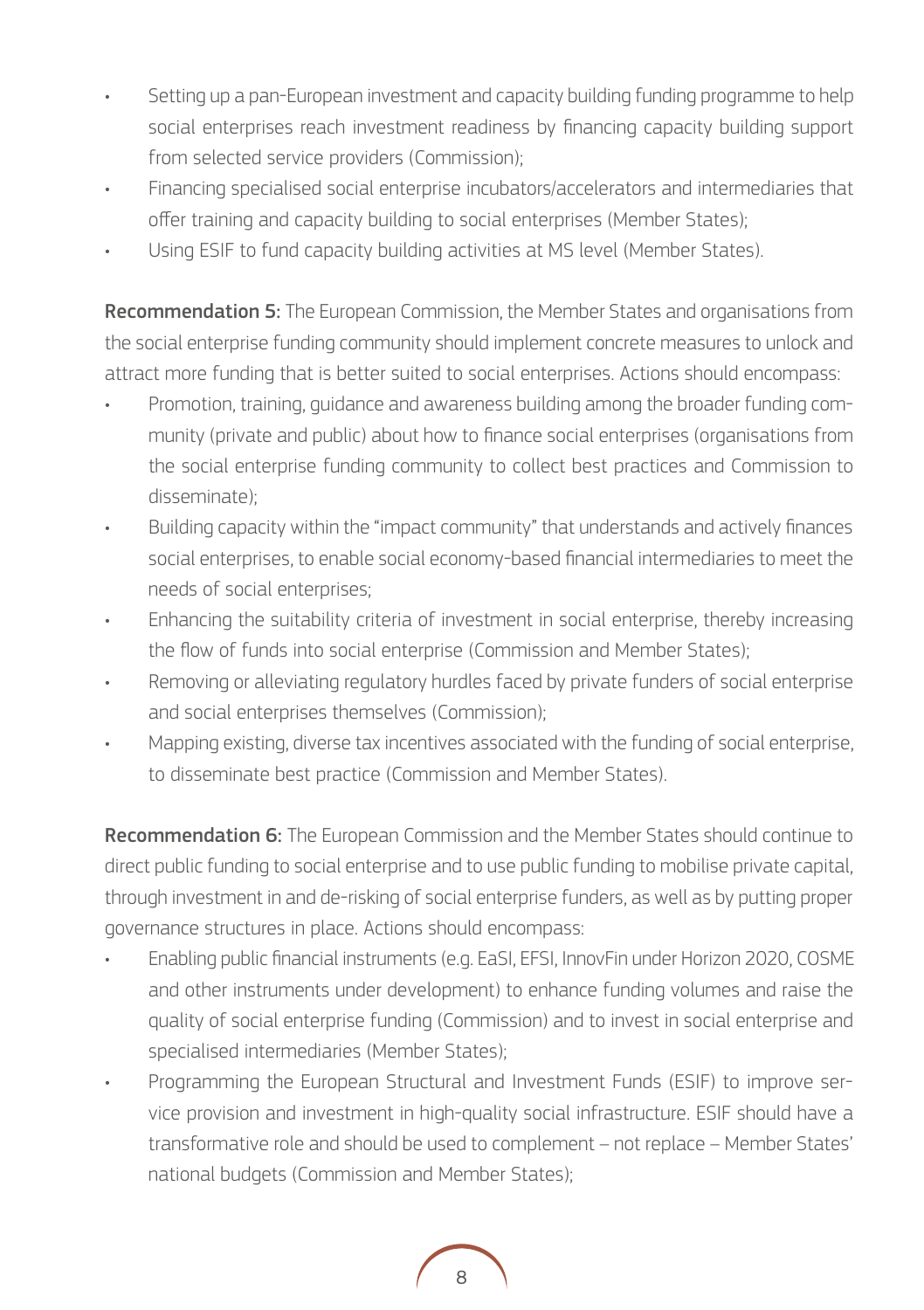- Recommend to Member States to promote social investment namely through public funding in a coordinated, holistic manner in the areas of social, health and education services;
- Developing complementarities between public and private funding of social enterprise through the use of hybrid instruments (Commission and Member States);
- Representing key stakeholders from the social enterprise ecosystem in the governance of schemes supported by public funding, such as EFSI, and mainstreaming the use of impact measurement (Commission).

## Improving the legal environment

Recommendation 7: The Commission should propose a soft legal measure which could help Member States design an adequate framework to support the flourishing and expansion of social enterprises. Actions should encompass:

- Preparing a legal recommendation, in the sense of the Treaties, that lays down minimum principles to encourage and support Member States in establishing a dedicated national framework to develop social enterprises (Commission);
- Monitoring social enterprise policies in the Commission's exercise on the European Semester, in order to follow the implementation of the above legal recommendation (Commission).

Recommendation 8: The Commission and the Member States should stimulate cross-border operations for mutuals and cooperatives to enable them to use the full potential of the Internal Market in order to expand their activities. Actions should encompass:

- Financially supporting cross-border operations via programmes such as INTERREG (Commission);
- Collecting best practices regarding incentives to stimulate their growth in the Internal Market and widely diffusing them (Commission and Member States).

**Recommendation 9:** Public buyers should make the best use of the new public procurement rules and insert social considerations, including reserved contracts for the social and professional integration of disabled and disadvantaged persons (art. 20) as well as health, social and cultural services (art.77), in their tendering procedures. Actions should include:

• Updating the Commission's "Buying Social" guide published in 2011 and monitoring best practices (Commission);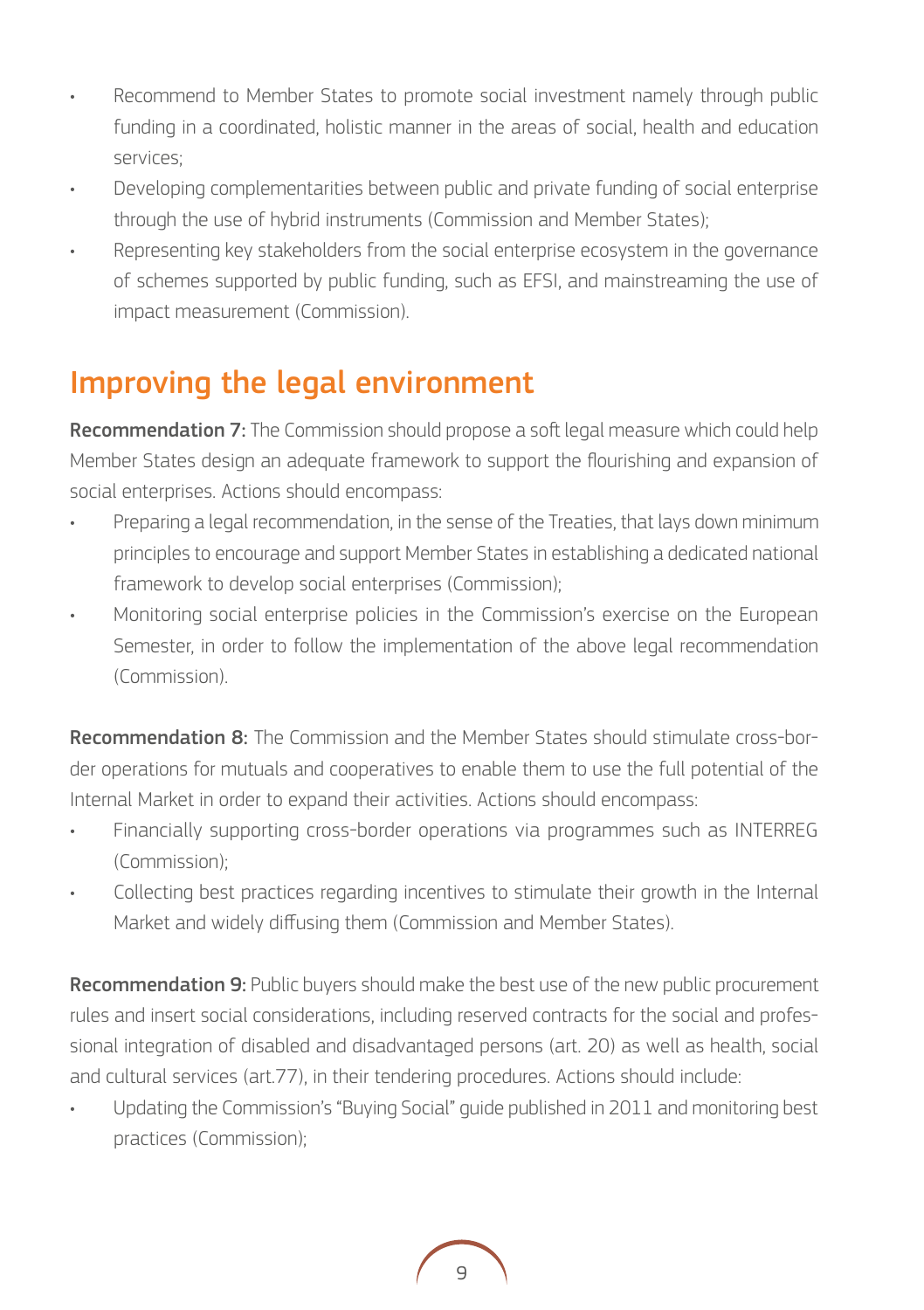- Developing dedicated capacity building programmes and communication campaigns (Commission and Member States);
- Conducting/developing specific training for European civil servants, to take social aspects into consideration when drafting tendering specifications (Commission);
- Creating networks to stimulate the commitment of various stakeholders in this process (Member States, contracting authorities, social enterprise organisations).

**Recommendation 10:** The Commission and the Member States should increase awareness of state aid rules and their impact on social enterprises providing an SGEI. Actions should encompass:

- Preparing or, where appropriate, updating guidelines, especially the guide to the application of EU rules regarding services of general economic interest from 2013 (Commission and Member States);
- Launching further training on how to apply state aid rules (Commission and Member States).

### Driving international development and growth

Recommendation 11: The European Commission/EEAS should contribute, through the next cycle of its international development programmes, to a significant and ongoing increase in open source intelligence about the social economy and social enterprises, and support ecosystems globally. Actions should encompass:

- Launching a major ongoing research initiative together with other interested donors and partners such as the OECD and its Development Assistance Committee members, the UNRISD, the World Bank, EU national development agencies and other public and private donors;
- Allocating a specific budget for impact evaluation for new support programmes for the social economy and social enterprises to bridge the lack of robust and clear evidence about the impact of this enterprise support on SDGs. This action should also be taken by Member States.

Recommendation 12: The European Commission should take a leading role in fostering global cooperation to support the social economy and social enterprises by acting as a market convener and harnessing knowledge exchange. Actions should encompass:

• Undertaking in 2017 a process of internal learning, coordination and cooperation between the various departments of the Commission and EEAS, whose work touches on the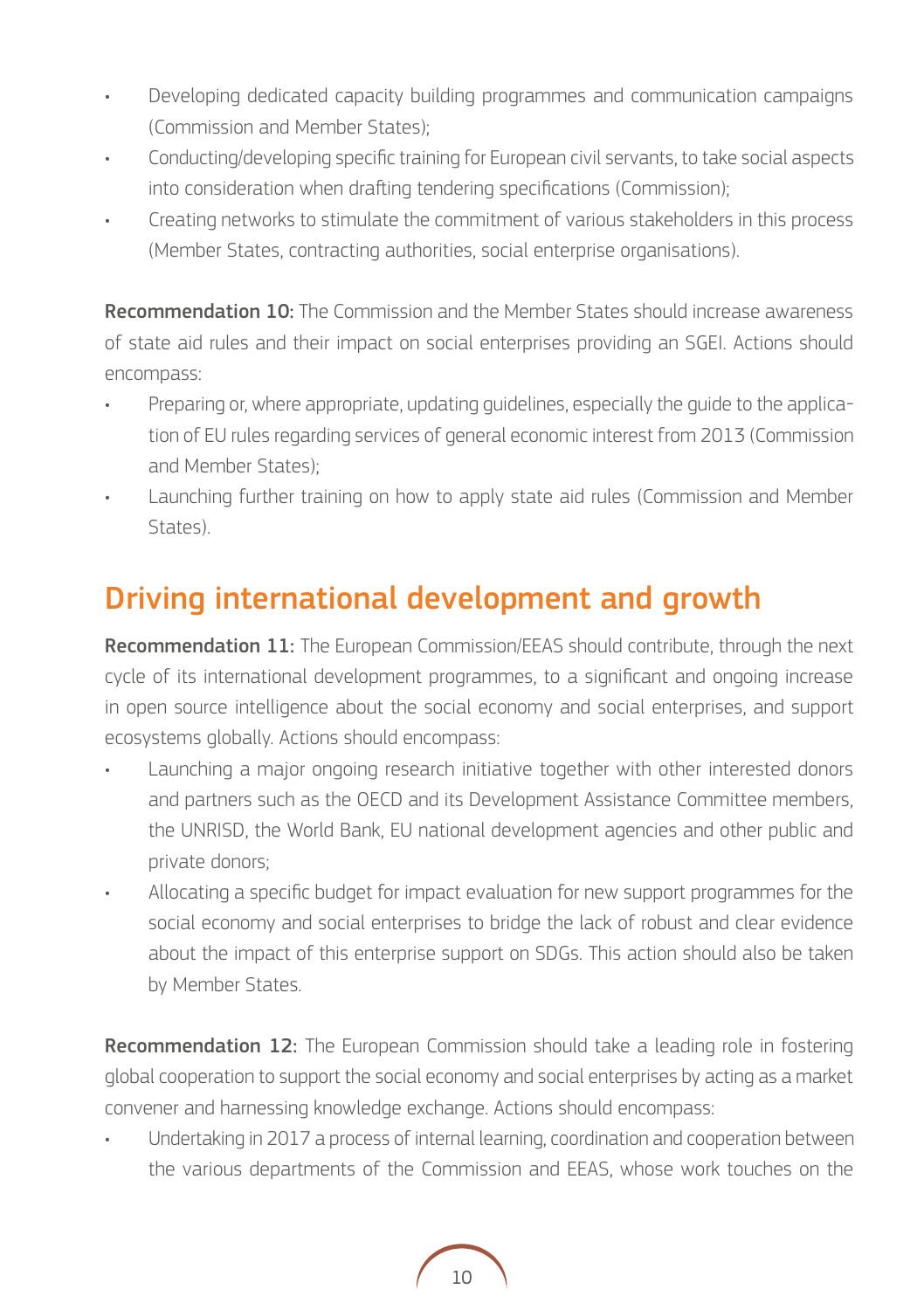development of infrastructure and support for the social economy and social enterprises;

- Starting in 2017, initiating a series of regular exchange and action-oriented meetings with other global donors and investors (private and public) active on a transnational basis in supporting the social economy and social enterprises (irrespective of local designation);
- Making the case, together with the German Government, which holds the G20 Presidency from Autumn 2016, for promoting specific policies to support inclusive businesses/activities and social enterprises (as discussed in the G20 Inclusive Business Framework) to better reflect the differences in the set of values, principles and raison d'être between these organisations.

Recommendation 13: The European Union and the EEAS should mainstream tailored support in all its existing and future policies and initiatives and international negotiations promoting social and economic development (cooperation and development, foreign policy, trade policy, neighbourhood policy etc.) and embed social enterprises and the social economy more broadly in strategic thinking in order to build supportive ecosystems as reflected by the pillars of the SBI. Actions should encompass:

- Earmarking, in the next programming cycle, dedicated direct and indirect funding for social economy organisations, including social enterprises, in third countries, along with governments and support and social finance organisations; and starting concrete collaborations with other global partners to leverage EU funding and boost the impact of the respective programmes;
- Raising awareness, in particular with third country governments, of the role the social economy and social enterprises play in achieving the SDGs, as well as on the potential of North-South, South-North or South-South exchange of learning, innovation and collaboration, providing cases of successful replication of innovative social economy and social enterprise solutions and models as well as their impact;
- Embedding the social economy and social enterprises in Europe's revised Consensus on Development and in Europe's voice in international negotiations, trade agreements and at the United Nations;
- Organising marketplace events to connect social enterprises with the international financial ecosystem and facilitate major investments in developing countries, as well as engage other social economy organisations in defining financial instruments to meet their needs.